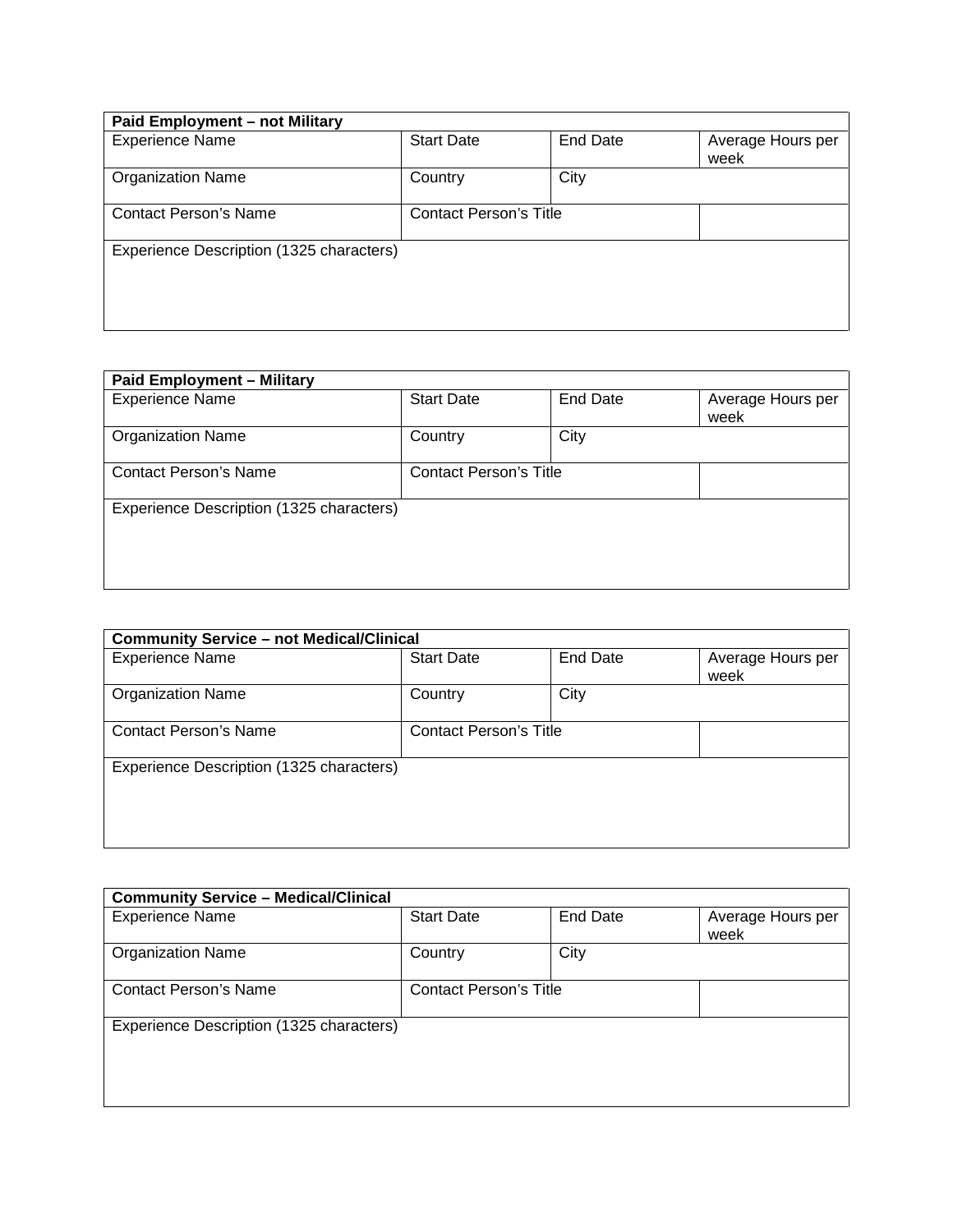| Research/Lab                             |                               |                 |                           |
|------------------------------------------|-------------------------------|-----------------|---------------------------|
| <b>Experience Name</b>                   | <b>Start Date</b>             | <b>End Date</b> | Average Hours per<br>week |
| <b>Organization Name</b>                 | Country                       | City            |                           |
| <b>Contact Person's Name</b>             | <b>Contact Person's Title</b> |                 |                           |
| Experience Description (1325 characters) |                               |                 |                           |
|                                          |                               |                 |                           |

| <b>Teaching/Tutoring</b>                 |                               |                 |                   |
|------------------------------------------|-------------------------------|-----------------|-------------------|
| <b>Experience Name</b>                   | <b>Start Date</b>             | <b>End Date</b> | Average Hours per |
|                                          |                               |                 | week              |
| <b>Organization Name</b>                 | Country                       | City            |                   |
| <b>Contact Person's Name</b>             | <b>Contact Person's Title</b> |                 |                   |
| Experience Description (1325 characters) |                               |                 |                   |
|                                          |                               |                 |                   |
|                                          |                               |                 |                   |

| <b>Honors/Awards/Recognitions</b>        |                               |          |                           |  |
|------------------------------------------|-------------------------------|----------|---------------------------|--|
| <b>Experience Name</b>                   | <b>Start Date</b>             | End Date | Average Hours per<br>week |  |
| <b>Organization Name</b>                 | Country                       | City     |                           |  |
| <b>Contact Person's Name</b>             | <b>Contact Person's Title</b> |          |                           |  |
| Experience Description (1325 characters) |                               |          |                           |  |

| <b>Conferences Attended</b>              |                               |          |                           |
|------------------------------------------|-------------------------------|----------|---------------------------|
| <b>Experience Name</b>                   | <b>Start Date</b>             | End Date | Average Hours per<br>week |
| <b>Organization Name</b>                 | Country                       | City     |                           |
| Contact Person's Name                    | <b>Contact Person's Title</b> |          |                           |
| Experience Description (1325 characters) |                               |          |                           |
|                                          |                               |          |                           |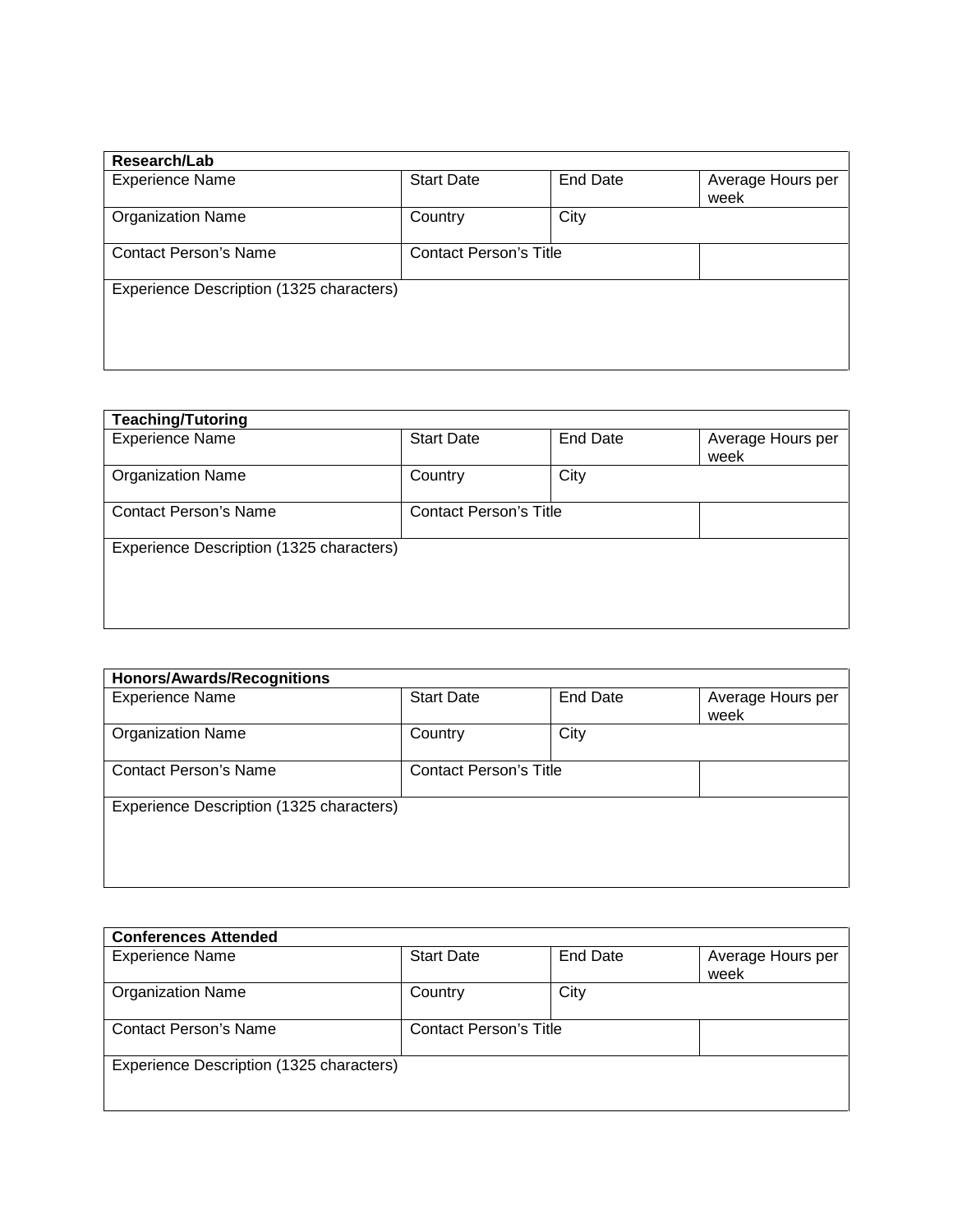| <b>Presentations/Posters</b>             |                               |                 |                           |
|------------------------------------------|-------------------------------|-----------------|---------------------------|
| <b>Experience Name</b>                   | <b>Start Date</b>             | <b>End Date</b> | Average Hours per<br>week |
| <b>Organization Name</b>                 | Country                       | City            |                           |
| <b>Contact Person's Name</b>             | <b>Contact Person's Title</b> |                 |                           |
| Experience Description (1325 characters) |                               |                 |                           |
|                                          |                               |                 |                           |

| <b>Extracurricular/Hobbies/Avocations</b> |                               |                 |                           |  |  |
|-------------------------------------------|-------------------------------|-----------------|---------------------------|--|--|
| <b>Experience Name</b>                    | <b>Start Date</b>             | <b>End Date</b> | Average Hours per<br>week |  |  |
| <b>Organization Name</b>                  | Country                       | City            |                           |  |  |
| <b>Contact Person's Name</b>              | <b>Contact Person's Title</b> |                 |                           |  |  |
| Experience Description (1325 characters)  |                               |                 |                           |  |  |
|                                           |                               |                 |                           |  |  |

| Leadership - not Listed Elsewhere        |                               |                 |                           |
|------------------------------------------|-------------------------------|-----------------|---------------------------|
| <b>Experience Name</b>                   | <b>Start Date</b>             | <b>End Date</b> | Average Hours per<br>week |
| <b>Organization Name</b>                 | Country                       | City            |                           |
| <b>Contact Person's Name</b>             | <b>Contact Person's Title</b> |                 |                           |
| Experience Description (1325 characters) |                               |                 |                           |

| <b>Intercollegiate Athletics</b>         |                               |          |                           |
|------------------------------------------|-------------------------------|----------|---------------------------|
| <b>Experience Name</b>                   | <b>Start Date</b>             | End Date | Average Hours per<br>week |
| <b>Organization Name</b>                 | Country                       | City     |                           |
| Contact Person's Name                    | <b>Contact Person's Title</b> |          |                           |
| Experience Description (1325 characters) |                               |          |                           |